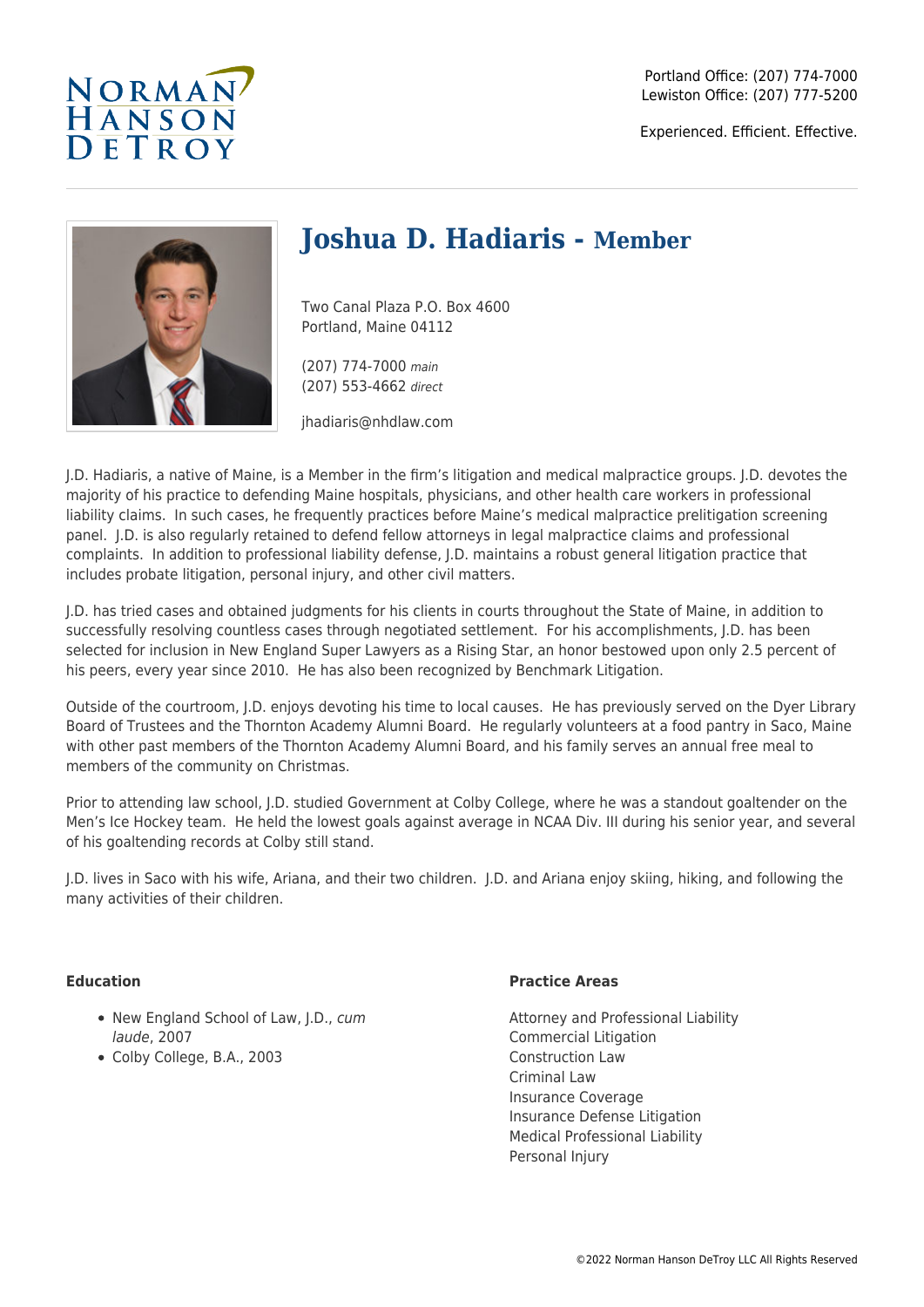

Experienced. Efficient. Effective.

Real Estate Litigation

# **Affiliations**

#### *Admitted to Practice*

- State of Maine
- United States District Court, District of Maine

#### *Member, Past and Present*

- Maine State Bar Association, Member
- Maine Trial Lawyers Association, Member
- Maine Association of Criminal Defense Lawyers, Member
- Dyer Library Saco Museum, Board of Trustees
- Gignoux Inns of Court, Member

#### *Awards, Merits & Honors*

• Identified among Benchmark Litigation's Under 40 Hot List for 2016 Identified among the New England Rising Stars (2010 – 2013)

## **Designations**